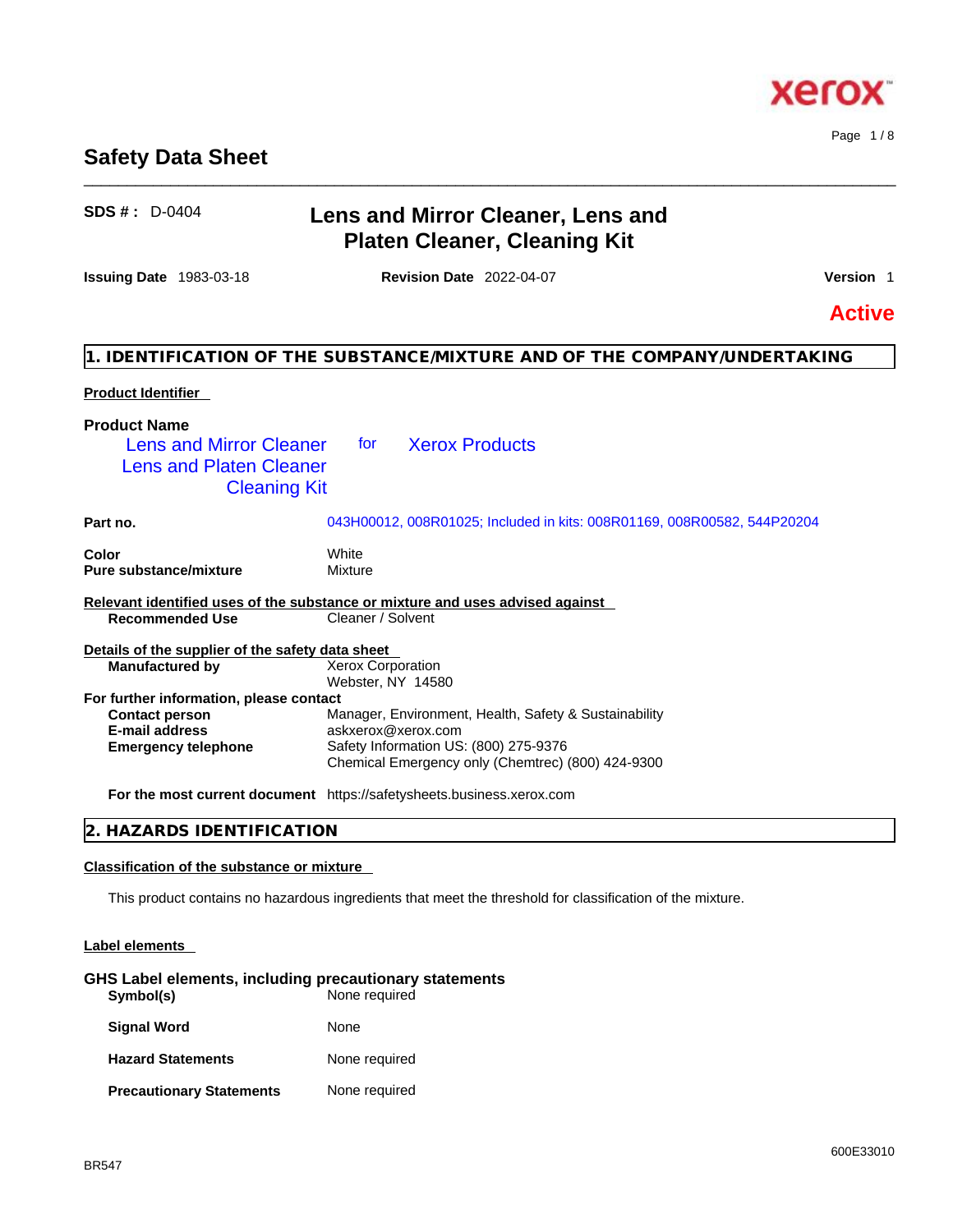

### \_\_\_\_\_\_\_\_\_\_\_\_\_\_\_\_\_\_\_\_\_\_\_\_\_\_\_\_\_\_\_\_\_\_\_\_\_\_\_\_\_\_\_\_\_\_\_\_\_\_\_\_\_\_\_\_\_\_\_\_\_\_\_\_\_\_\_\_\_\_\_\_\_\_\_\_\_\_\_\_\_\_\_\_\_\_\_\_\_\_\_\_\_\_ **SDS # :** D-0404 **Lens and Mirror Cleaner, Lens and Platen Cleaner, Cleaning Kit**

#### **Other hazards**

No hazard expected under normal conditions of use

### **3. COMPOSITION/INFORMATION ON INGREDIENTS**

#### **Mixtures**

| <b>Chemical Name</b>  | CAS No.        | Weight % | <b>Classification (Reg.</b><br>1272/2008) | <b>Hazard Statements</b> |
|-----------------------|----------------|----------|-------------------------------------------|--------------------------|
| Water                 | 7732-18-5      | >99      | $\overline{\phantom{m}}$                  | $\overline{\phantom{m}}$ |
| Sodium Lauryl Sulfate | $151 - 21 - 3$ | <1       | Skin Irrit, 2                             | H315                     |
|                       |                |          | Acute Tox. 4 (oral)                       | H302                     |
|                       |                |          | Eye Dam. 1                                | H318                     |
|                       |                |          | STOT SE 3 (Resp.)                         | H335                     |
|                       |                |          | Aquatic Chronic 3                         | H412                     |
|                       |                |          | Flam, Sol. 2                              | H <sub>228</sub>         |
|                       |                |          | Acute Tox. 4 (inhal.)                     | H332                     |
| Titanium dioxide      | 13463-67-7     | <1       | Carc (Inhal) 2                            | H <sub>351</sub>         |

"--" indicates no classification or hazard statements apply.

Full text of H- statements: see section 16

| 4. FIRST AID MEASURES             |                                                                                                                                            |
|-----------------------------------|--------------------------------------------------------------------------------------------------------------------------------------------|
| Description of first-aid measures |                                                                                                                                            |
| <b>General advice</b>             | IN CASE OF SERIOUS OR PERSISTENT CONDITIONS, CALL A DOCTOR OR<br>EMERGENCY MEDICAL CARE.                                                   |
| Eye contact                       | Immediately flush with plenty of water. After initial flushing, remove any contact lenses and<br>continue flushing for at least 15 minutes |
| <b>Skin contact</b>               | Wash skin with soap and water                                                                                                              |
| <b>Inhalation</b>                 | Move to fresh air                                                                                                                          |
| <b>Ingestion</b>                  | Dilute stomach contents with several glasses of water                                                                                      |

#### **Most important symptoms and effects, both acute and delayed**

| <u>MUST IMPORTANTE SYMPTOMIS AND CHECTS, DOME ACUTE AND DETAYED</u>                                             |
|-----------------------------------------------------------------------------------------------------------------|
|                                                                                                                 |
| Contact with eyes may cause irritation                                                                          |
| None under normal use                                                                                           |
| None under normal use                                                                                           |
| None under normal use                                                                                           |
| None under normal use                                                                                           |
| May cause gastrointestinal discomfort if consumed in large amounts<br>None under normal use conditions          |
| الرجال والمراجع والمستري والمراجع والمراجع والمتحرق والمتحال والمحال والمتالي والمستحل فالمراجع والمتحال والمحا |
|                                                                                                                 |

#### **Indication of immediate medical attention and special treatment needed**

| <b>Protection of first-aiders</b> | No special protective equipment required |
|-----------------------------------|------------------------------------------|
| Notes to physician                | Treat symptomatically                    |

#### **5. FIRE-FIGHTING MEASURES**

#### **Extinguishing media**

| Suitable extinguishing media                            | Use extinguishing measures that are appropriate to local circumstances and the |
|---------------------------------------------------------|--------------------------------------------------------------------------------|
|                                                         | surrounding environment                                                        |
| Unsuitable extinguishing media No information available |                                                                                |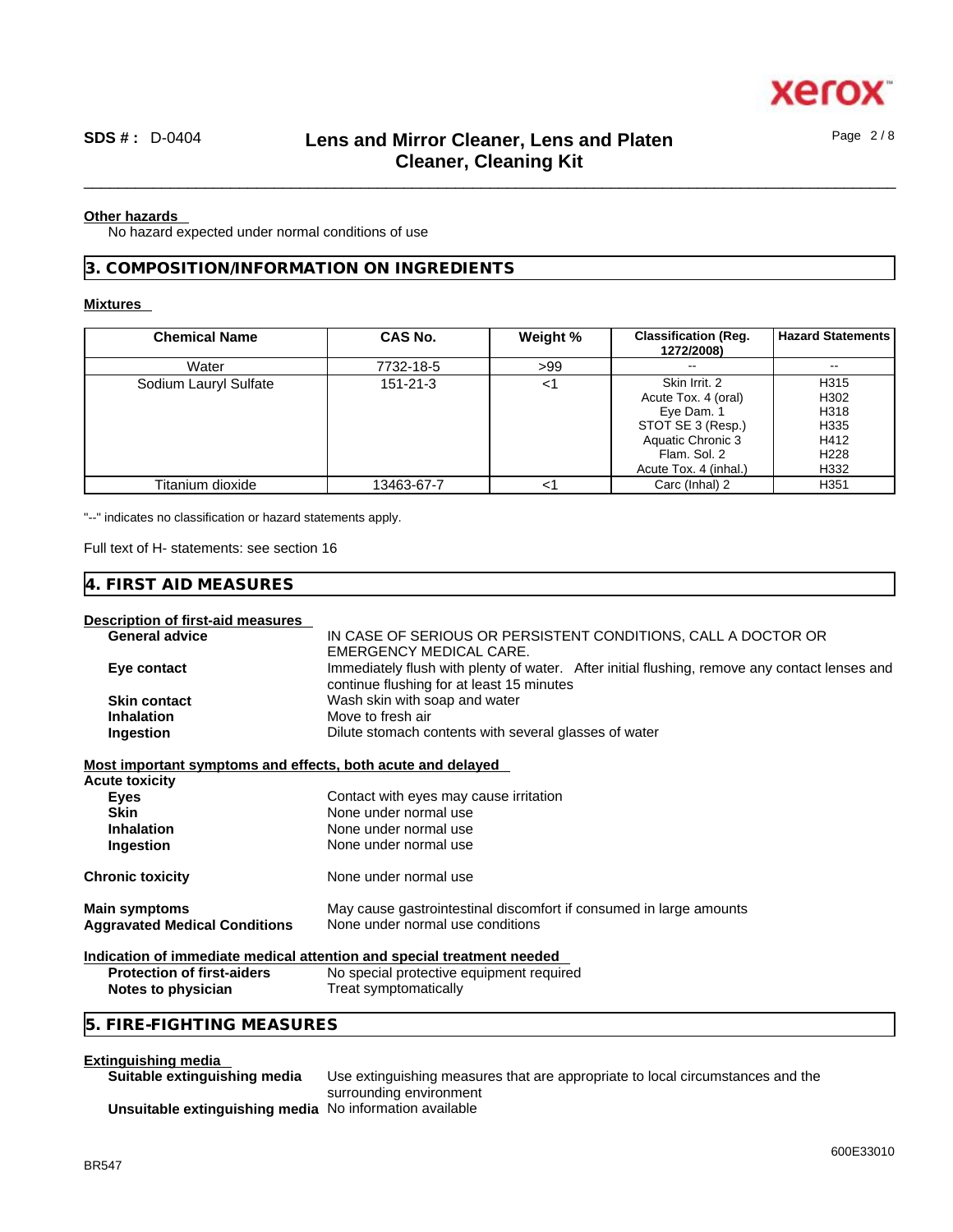

Page 3 / 8

### \_\_\_\_\_\_\_\_\_\_\_\_\_\_\_\_\_\_\_\_\_\_\_\_\_\_\_\_\_\_\_\_\_\_\_\_\_\_\_\_\_\_\_\_\_\_\_\_\_\_\_\_\_\_\_\_\_\_\_\_\_\_\_\_\_\_\_\_\_\_\_\_\_\_\_\_\_\_\_\_\_\_\_\_\_\_\_\_\_\_\_\_\_\_ **SDS # :** D-0404 **Lens and Mirror Cleaner, Lens and Platen Cleaner, Cleaning Kit**

| Special hazards arising from the substance or mixture<br><b>Hazardous combustion products</b><br>None known                             |                                                                                               |
|-----------------------------------------------------------------------------------------------------------------------------------------|-----------------------------------------------------------------------------------------------|
| <b>Advice for fire-fighters</b><br>Wear self-contained breathing apparatus and protective suit                                          |                                                                                               |
|                                                                                                                                         |                                                                                               |
| Other information                                                                                                                       |                                                                                               |
| <b>Flammability</b>                                                                                                                     | Not flammable. Will not readily ignite.                                                       |
| <b>Flash point</b>                                                                                                                      | Not applicable                                                                                |
| 6. ACCIDENTAL RELEASE MEASURES                                                                                                          |                                                                                               |
|                                                                                                                                         | Personal precautions, protective equipment and emergency procedures                           |
| None required                                                                                                                           |                                                                                               |
| <b>Environmental precautions</b><br>No special environmental precautions required                                                       |                                                                                               |
| Methods and material for containment and cleaning up                                                                                    |                                                                                               |
| <b>Methods for containment</b>                                                                                                          | Soak up with an absorbent material. Absorb liquid on vermiculite or other absorbent           |
|                                                                                                                                         | material                                                                                      |
| Methods for cleaning up                                                                                                                 | Soak up with inert absorbent material, Flush area with flooding quantities of water           |
| <b>Reference to other sections</b><br>See section 12 for additional ecological information<br>See Section 13 for additional information |                                                                                               |
| 7. HANDLING AND STORAGE                                                                                                                 |                                                                                               |
| <b>Precautions for safe handling</b>                                                                                                    |                                                                                               |
| Advice on safe handling                                                                                                                 | When using, do not eat, drink or smoke, For personal protection see section 8                 |
| <b>Hygiene measures</b>                                                                                                                 | Handle in accordance with good industrial hygiene and safety practice                         |
| Conditions for safe storage, including any incompatibilities                                                                            |                                                                                               |
| <b>Technical measures and storage conditions</b>                                                                                        |                                                                                               |
|                                                                                                                                         | Keep container tightly closed in a dry and well-ventilated place, Store in original container |
| Incompatible products                                                                                                                   | None                                                                                          |
| <b>Specific end uses</b><br>Cleaner / Solvent                                                                                           |                                                                                               |
|                                                                                                                                         | 8. EXPOSURE CONTROLS/PERSONAL PROTECTION                                                      |
| <b>Control parameters</b>                                                                                                               |                                                                                               |
| <b>Exposure Limits</b>                                                                                                                  |                                                                                               |
| <b>Xerox Exposure Limit</b>                                                                                                             | None established                                                                              |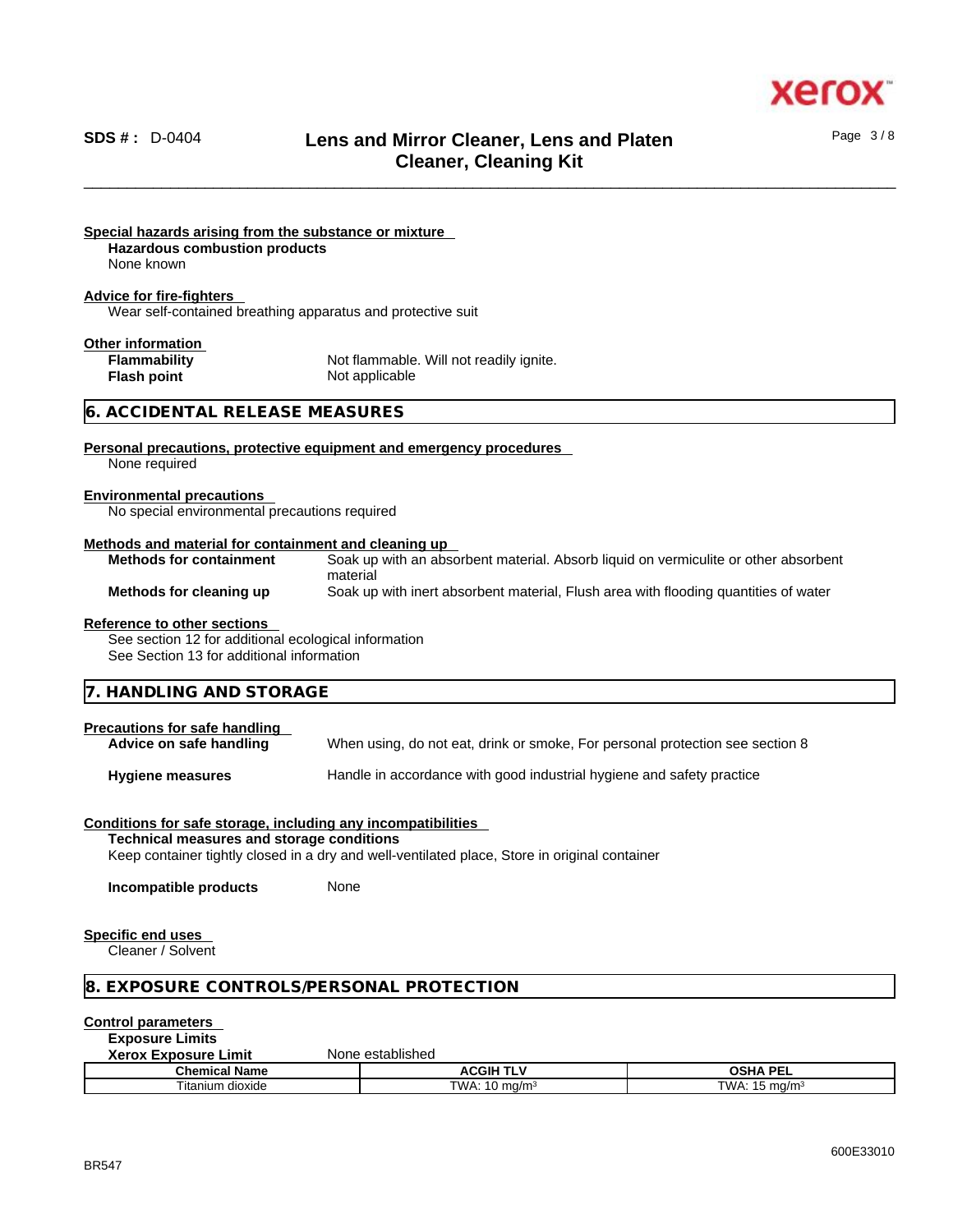

### \_\_\_\_\_\_\_\_\_\_\_\_\_\_\_\_\_\_\_\_\_\_\_\_\_\_\_\_\_\_\_\_\_\_\_\_\_\_\_\_\_\_\_\_\_\_\_\_\_\_\_\_\_\_\_\_\_\_\_\_\_\_\_\_\_\_\_\_\_\_\_\_\_\_\_\_\_\_\_\_\_\_\_\_\_\_\_\_\_\_\_\_\_\_ **SDS # :** D-0404 **Lens and Mirror Cleaner, Lens and Platen Cleaner, Cleaning Kit**

Page 4 / 8

| <b>Exposure controls</b><br><b>Engineering measures</b> | Ensure adequate ventilation, especially in confined areas                   |
|---------------------------------------------------------|-----------------------------------------------------------------------------|
|                                                         | Individual protection measures, such as personal protective equipment (PPE) |
| <b>Eye/Face protection</b>                              | No special protective equipment required                                    |
| <b>Hand protection</b>                                  | No special protective equipment required                                    |
| Skin and body protection                                | No special protective equipment required                                    |
| <b>Respiratory protection</b>                           | No protective equipment is needed under normal use conditions.              |
| <b>Environmental Exposure Controls</b>                  |                                                                             |
| <b>Environmental Exposure</b>                           | Keep out of drains, sewers, ditches and waterways                           |

**Controls** 

#### **9. PHYSICAL AND CHEMICAL PROPERTIES**

#### **Information on basic physical and chemical properties**

| Appearance<br><b>Physical state</b><br>Color                                                                                                                                                                                               | No information available<br>Liquid<br>White | <u>mismanon en saore prijorear and enemiear proportioo</u>                                                                                                                                         | Odor<br><b>Odor threshold</b><br>рH | Faint<br>No information available<br>6.0 |  |
|--------------------------------------------------------------------------------------------------------------------------------------------------------------------------------------------------------------------------------------------|---------------------------------------------|----------------------------------------------------------------------------------------------------------------------------------------------------------------------------------------------------|-------------------------------------|------------------------------------------|--|
| <b>Flash point</b>                                                                                                                                                                                                                         |                                             | Not applicable                                                                                                                                                                                     |                                     |                                          |  |
| <b>Melting / Freezing Point</b><br><b>Boiling point/range</b><br>Softening point                                                                                                                                                           |                                             | Not applicable<br>97-99 °C<br>Not applicable                                                                                                                                                       |                                     |                                          |  |
| <b>Evaporation rate</b><br><b>Volatility</b><br><b>Flammability</b><br><b>Flammability Limits in Air</b>                                                                                                                                   |                                             | 5.1 (n-butylacetate=1)<br>99.9% (Wt.) % (Vol.)<br>Not flammable. Will not readily ignite.<br>Not determined                                                                                        |                                     |                                          |  |
| Vapor pressure<br>Vapor density<br><b>Specific gravity</b><br><b>Water solubility</b><br><b>Partition coefficient</b><br><b>Autoignition temperature</b><br><b>Viscosity</b><br><b>Explosive properties</b><br><b>Oxidizing properties</b> | <b>Decomposition temperature</b>            | 22 mmHg @ 20 °C<br>Not applicable<br>$\sim$ 1<br>Completely soluble<br>No information available<br>Not applicable<br>Not determined<br>No information available<br>Not explosive<br>Not applicable |                                     |                                          |  |

#### **Other information**

None

#### **10. STABILITY AND REACTIVITY**

#### **Reactivity**

No dangerous reaction known under conditions of normal use

#### **Chemical stability**

Stable under normal conditions.

#### **Possibility of hazardous reactions**

**Hazardous reactions** None under normal processing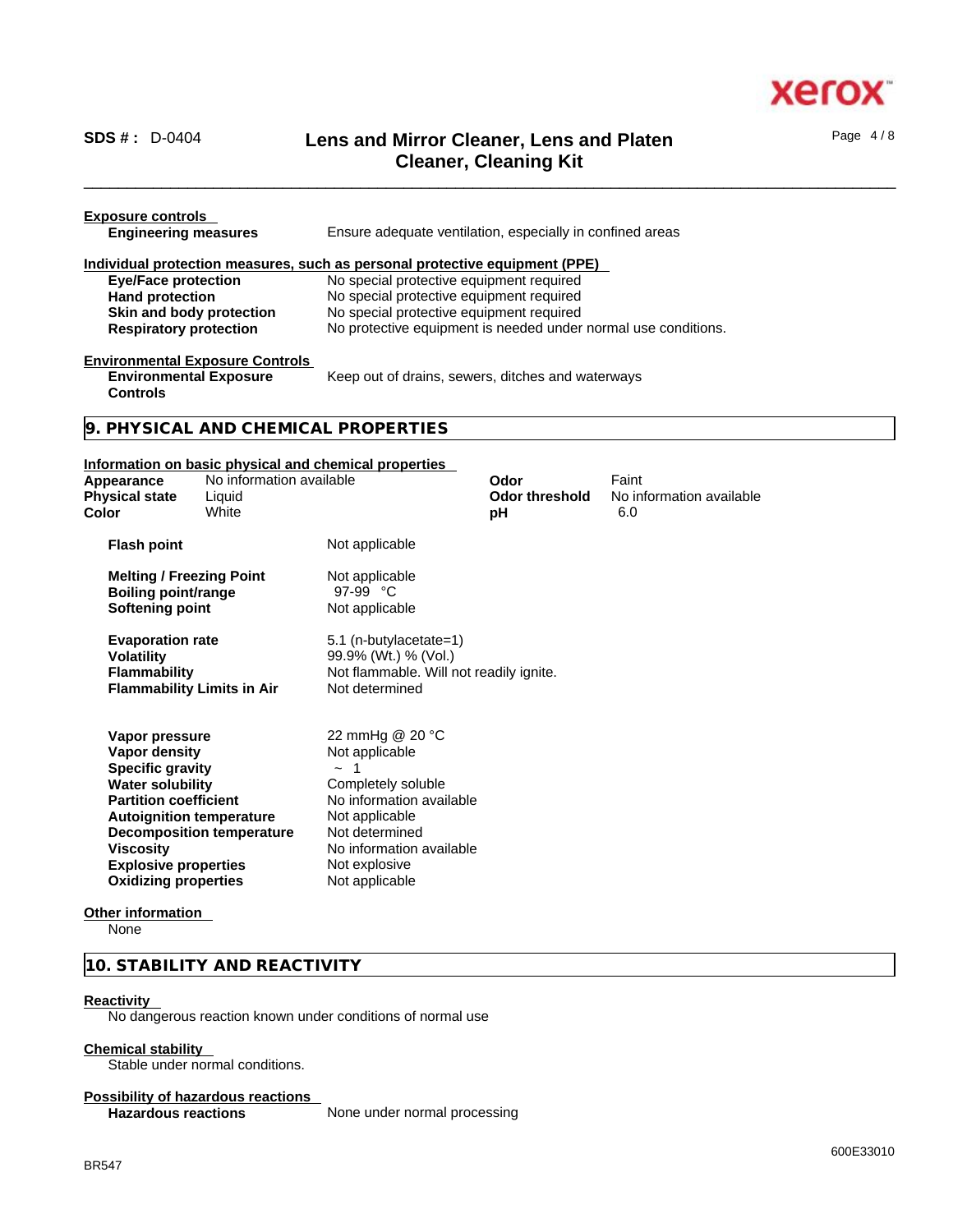

Page 5 / 8

### \_\_\_\_\_\_\_\_\_\_\_\_\_\_\_\_\_\_\_\_\_\_\_\_\_\_\_\_\_\_\_\_\_\_\_\_\_\_\_\_\_\_\_\_\_\_\_\_\_\_\_\_\_\_\_\_\_\_\_\_\_\_\_\_\_\_\_\_\_\_\_\_\_\_\_\_\_\_\_\_\_\_\_\_\_\_\_\_\_\_\_\_\_\_ **SDS # :** D-0404 **Lens and Mirror Cleaner, Lens and Platen Cleaner, Cleaning Kit**

**Hazardous polymerization** Hazardous polymerization does not occur

#### **Conditions to avoid**

None known.

#### **Incompatible Materials**

None

#### **Hazardous decomposition products**

None under normal use

#### **11. TOXICOLOGICAL INFORMATION**

#### **Information on toxicological effects**

#### **Acute toxicity**

#### **Product Information**

No acute toxicity information is available for this product

#### **Component Information**

| <b>Chemical Name</b>            | Oral LD50                   | <b>Dermal LD50</b>       | $\sim$ $\sim$ $\sim$<br><b>LC50 Inhalation</b> |
|---------------------------------|-----------------------------|--------------------------|------------------------------------------------|
| <b>Sulfate</b><br>Sodium Laurvl | 1288<br>Rat<br>ma/ka<br>. . | 200<br>Rabbit<br>∖ ma∕ka | 3900<br>Rat<br>$\overline{ }$<br>∍ma/mª<br>.   |
| --<br>Titanium dioxide          | Rat,<br>10000 ma/ka         |                          |                                                |

#### **Chronic toxicity**

| <b>Sensitization</b>        | No information available |
|-----------------------------|--------------------------|
| <b>Neurological Effects</b> | No information available |
| <b>Target organ effects</b> | No information available |

# **CMR Effects**

|                              | Chamisel Name                            |  |
|------------------------------|------------------------------------------|--|
| Carcinogenicity              | See "Other Information" in this section. |  |
| <b>Reproductive toxicity</b> | No information available                 |  |
| <b>Mutagenic effects</b>     | Not determined                           |  |
| .                            |                                          |  |

| mв.<br>$n_{\rm e}$                 | IADC     |
|------------------------------------|----------|
| $- \cdot$ .<br>⊺ıtanıun<br>dioxide | חר<br>2D |
|                                    |          |

#### **Other information**

The IARC (International Agency for Research on Cancer) has listed titanium dioxide as "possibly carcinogenic to humans". However, Xerox has concluded that the presence of titanium dioxide in this mixture does not present a health hazard. The IARC classification is based on studies in rats using high concentrations of pure, unbound TiO 2 particles of respirable size. Epidemiological studies do not suggest a carcinogenic effect in humans. In addition, the titanium dioxide in this mixture is encapsulated in a matrix or bound to the surface of the toner.

| Other toxic effects          |                |  |
|------------------------------|----------------|--|
| <b>Aspiration Hazard</b>     | Not applicable |  |
| Information on other hazards |                |  |

**Endocrine disrupting properties** No information available

#### **12. ECOLOGICAL INFORMATION**

**Toxicity<br>Acute Aquatic Toxicity** 

**Acute Aquatic Toxicity** On available data, substance is not harmful to aquatic life<br> **Chronic Aquatic Toxicity** On available data, substance is not harmful to aquatic life **Chronical above data, substance is not harmful to aquatic life** 

#### **Component Information**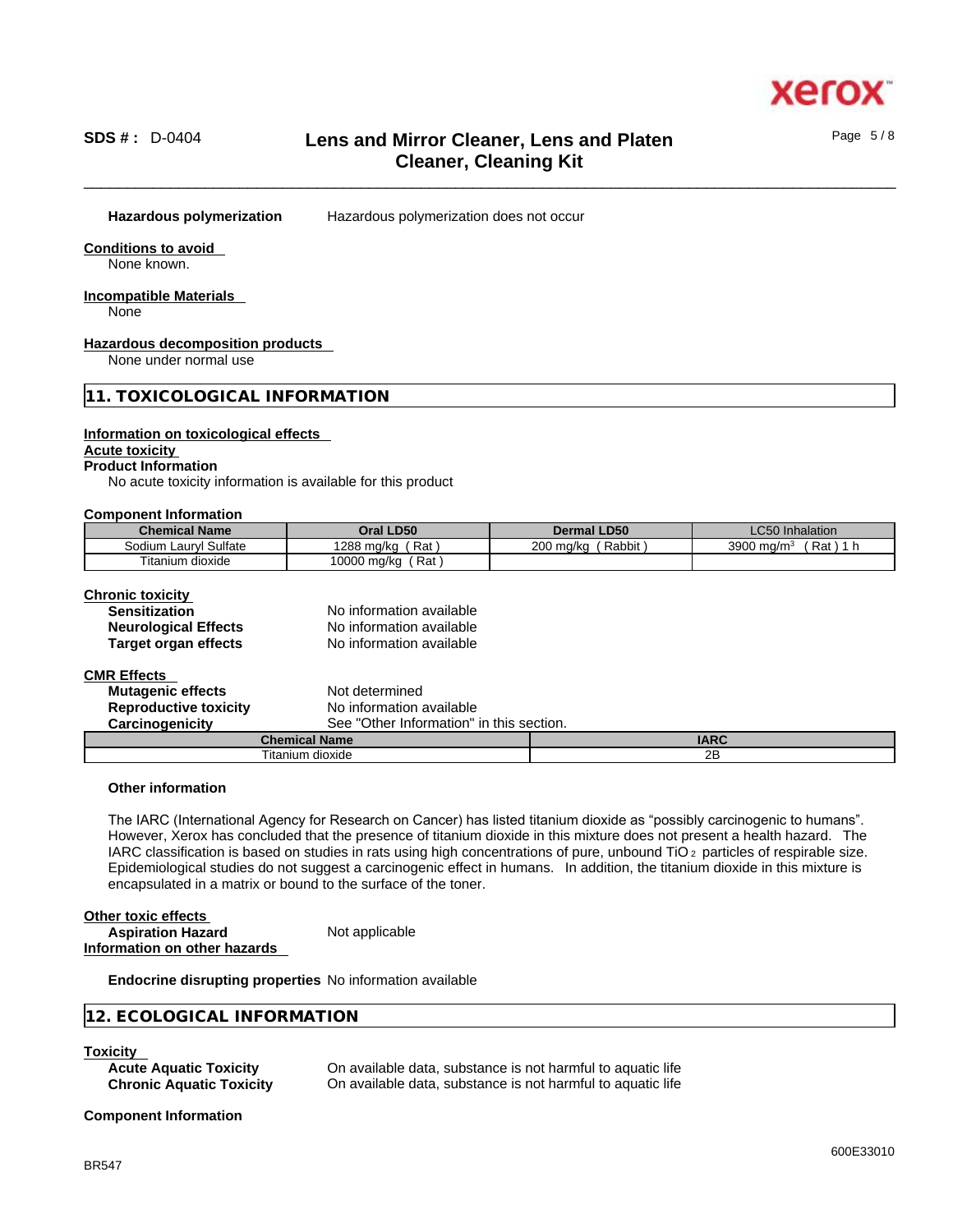# xero

### \_\_\_\_\_\_\_\_\_\_\_\_\_\_\_\_\_\_\_\_\_\_\_\_\_\_\_\_\_\_\_\_\_\_\_\_\_\_\_\_\_\_\_\_\_\_\_\_\_\_\_\_\_\_\_\_\_\_\_\_\_\_\_\_\_\_\_\_\_\_\_\_\_\_\_\_\_\_\_\_\_\_\_\_\_\_\_\_\_\_\_\_\_\_ **SDS # :** D-0404 **Lens and Mirror Cleaner, Lens and Platen Cleaner, Cleaning Kit**

Page 6 / 8

| <b>Chemical Name</b>  | <b>Toxicity to algae</b>   | <b>Toxicity to fish</b>       | <b>Toxicity to</b> | Toxicity to daphnia and     |
|-----------------------|----------------------------|-------------------------------|--------------------|-----------------------------|
|                       |                            |                               | microorganisms     | other aquatic invertebrates |
| Sodium Lauryl Sulfate | 53 mg/L EC50 72 h          | LC50 4.2 - 4.8 mg/L           |                    | $EC50 = 1.8$ mg/L 48 h      |
|                       | (Desmodesmus               | Lepomis macrochirus 96 h      |                    |                             |
|                       | subspicatus) 30 - 100 mg/L | LC50 8 - 12.5 mg/L            |                    |                             |
|                       | EC50 96 h (Desmodesmus     | Pimephales promelas 96 h      |                    |                             |
|                       | subspicatus) 117 mg/L EC50 | LC50 15 - 18.9 mg/L           |                    |                             |
|                       | 96 h (Pseudokirchneriella  | Pimephales promelas 96 h      |                    |                             |
|                       | subcapitata) 3.59 - 15.6   | LC50 22.1 - 22.8 mg/L         |                    |                             |
|                       | mg/L EC50 96 h             | Pimephales promelas 96 h      |                    |                             |
|                       | (Pseudokirchneriella       | LC50 4.3 - 8.5 mg/L           |                    |                             |
|                       | subcapitata)               | Oncorhynchus mykiss 96 h      |                    |                             |
|                       |                            | $LC50 = 4.2$ mg/L             |                    |                             |
|                       |                            | Oncorhynchus mykiss 96 h      |                    |                             |
|                       |                            | LC50= 4.5 mg/L Lepomis        |                    |                             |
|                       |                            | macrochirus 96 h LC50 10.2    |                    |                             |
|                       |                            | - 22.5 mg/L Pimephales        |                    |                             |
|                       |                            | promelas 96 h LC50 6.2 -      |                    |                             |
|                       |                            | 9.6 mg/L Pimephales           |                    |                             |
|                       |                            | promelas $96 h$ LC50= 1.31    |                    |                             |
|                       |                            | mg/L Cyprinus carpio 96 h     |                    |                             |
|                       |                            | $LC50 = 4.62$ mg/L            |                    |                             |
|                       |                            | Oncorhynchus mykiss 96 h      |                    |                             |
|                       |                            | LC50 4.06 - 5.75 mg/L         |                    |                             |
|                       |                            | Lepomis macrochirus 96 h      |                    |                             |
|                       |                            | LC50 5.8 - 7.5 mg/L           |                    |                             |
|                       |                            | Pimephales promelas 96 h      |                    |                             |
|                       |                            | LC50 13.5 - 18.3 mg/L         |                    |                             |
|                       |                            | Poecilia reticulata 96 h LC50 |                    |                             |
|                       |                            | 10.8 - 16.6 mg/L Poecilia     |                    |                             |
|                       |                            | reticulata 96 h LC50= 7.97    |                    |                             |
|                       |                            |                               |                    |                             |
|                       |                            | mg/L Brachydanio rerio 96 h   |                    |                             |
|                       |                            | LC50 9.9 - 20.1 mg/L          |                    |                             |
|                       |                            | Brachydanio rerio 96 h        |                    |                             |

#### **Persistence and degradability**

Taking into consideration the properties of several ingredients, the product is estimated to be biodegradable according to OECD classification

#### **Bioaccumulative potential**

Bioaccumulation is unlikely

#### **Mobility in soil**

Insoluble in water

#### **Component Information**

| <b>Chemical Name</b>        | log<br>Pow       |
|-----------------------------|------------------|
| Sulfate<br>sodium<br>∟aurv⊑ | $\cdot$ . $\cup$ |

#### **Results of PBT and vPvB assessment**

This substance is not considered to be persistent, bioaccumulating nor toxic (PBT)

#### **Endocrine disrupting properties**

Presents little or no hazard to the environment

#### **Other adverse effects**

No information available

**13. DISPOSAL CONSIDERATIONS**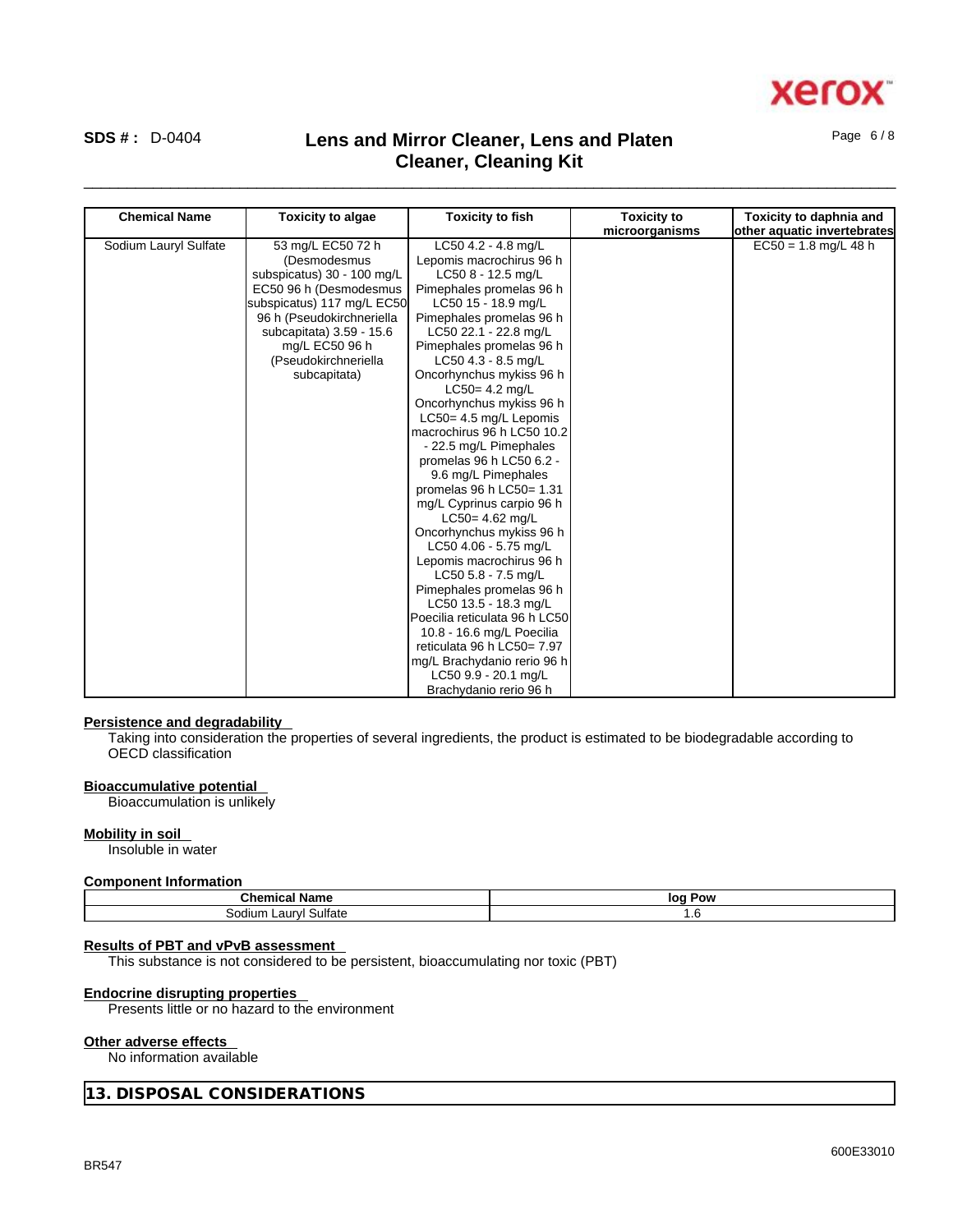

### \_\_\_\_\_\_\_\_\_\_\_\_\_\_\_\_\_\_\_\_\_\_\_\_\_\_\_\_\_\_\_\_\_\_\_\_\_\_\_\_\_\_\_\_\_\_\_\_\_\_\_\_\_\_\_\_\_\_\_\_\_\_\_\_\_\_\_\_\_\_\_\_\_\_\_\_\_\_\_\_\_\_\_\_\_\_\_\_\_\_\_\_\_\_ **SDS # :** D-0404 **Lens and Mirror Cleaner, Lens and Platen Cleaner, Cleaning Kit**

## **Waste treatment methods Waste Disposal Methods** Can be disposed as waste water, when in compliance with local regulations **Contaminated packaging** Dispose of in accordance with local regulations

#### **14. TRANSPORT INFORMATION**

This material is not subject to regulation as a hazardous material for shipping

#### **15. REGULATORY INFORMATION**

#### **Safety, health and environmental regulations/legislation specific for the substance or mixture**

#### **OSHA Regulatory Status**

This material is not considered hazardous by the OSHA Hazard Communication Standard (29 CFR 1910.1200) While this material is not considered hazardous by the OSHA Hazard Communication Standard (29 CFR 1910.1200), this MSDS contains valuable information critical to the safe handling and proper use of the product. This MSDS should be retained and available for employees and other users of this product

#### **Canada**

This product has been classified in accordance with the hazard criteria of the Hazardous Products Regulations (HPR), and the SDS contains all the information required by the HPR.

#### **International Inventories**

| TSCA            | Complies |
|-----------------|----------|
| <b>DSL/NDSL</b> | Complies |

#### **U.S. Federal Regulations**

#### **SARA 313**

Section 313 of Title III of the Superfund Amendments and Reauthorization Act of 1986 (SARA). This product does not contain any chemicals which are subject to the reporting requirements of the Act and Title 40 of the Code of Federal Regulations, Part 372 **Clean Water Act**

This product does not contain any substances regulated as pollutants pursuant to the Clean Water Act (40 CFR 122.21 and 40 CFR 122.42)

#### **Clean Air Act,Section 112 Hazardous Air Pollutants (HAPs) (see 40 CFR 61)**

This product does not contain any substances regulated as hazardous air pollutants (HAPS) under Section 112 of the Clean Air Act Amendments of 1990.

#### **CERCLA**

This material, as supplied, does not contain any substances regulated as hazardous substances under the Comprehensive Environmental Response Compensation and Liability Act (CERCLA) (40 CFR 302) or the Superfund Amendments and Reauthorization Act (SARA) (40 CFR 355). There may be specific reporting requirements at the local, regional, or state level pertaining to releases of this material

#### **US State Regulations**

#### **California Proposition 65**

Titanium dioxide is regulated under California Proposition 65 only if a product results in exposure in the form of "airborne, unbound particles of respirable size". Toner products do not result in exposure to titanium dioxide in the form of "airborne, unbound particles of respirable size". Therefore, the requirements of Proposition 65 do not apply to this product.

| Chemical<br>Name        | CAS No.                                       | 65<br>California<br>Prop |
|-------------------------|-----------------------------------------------|--------------------------|
| --<br>l itanium dioxide | $\sim$<br>. .<br>3463<br>. .<br>. . n /<br>ັບ | Carcinogen               |

#### **U.S. State Right-to-Know Regulations**

This product is subject to U.S. State Right-to-know regulations as noted below.

| :`hemical<br>Name | saunuseus | Jersev<br><b>New</b> | ™a∏lu | <b>Illinois</b> | <b>DL</b><br><b>Island</b> |
|-------------------|-----------|----------------------|-------|-----------------|----------------------------|
| Water             |           |                      |       |                 |                            |